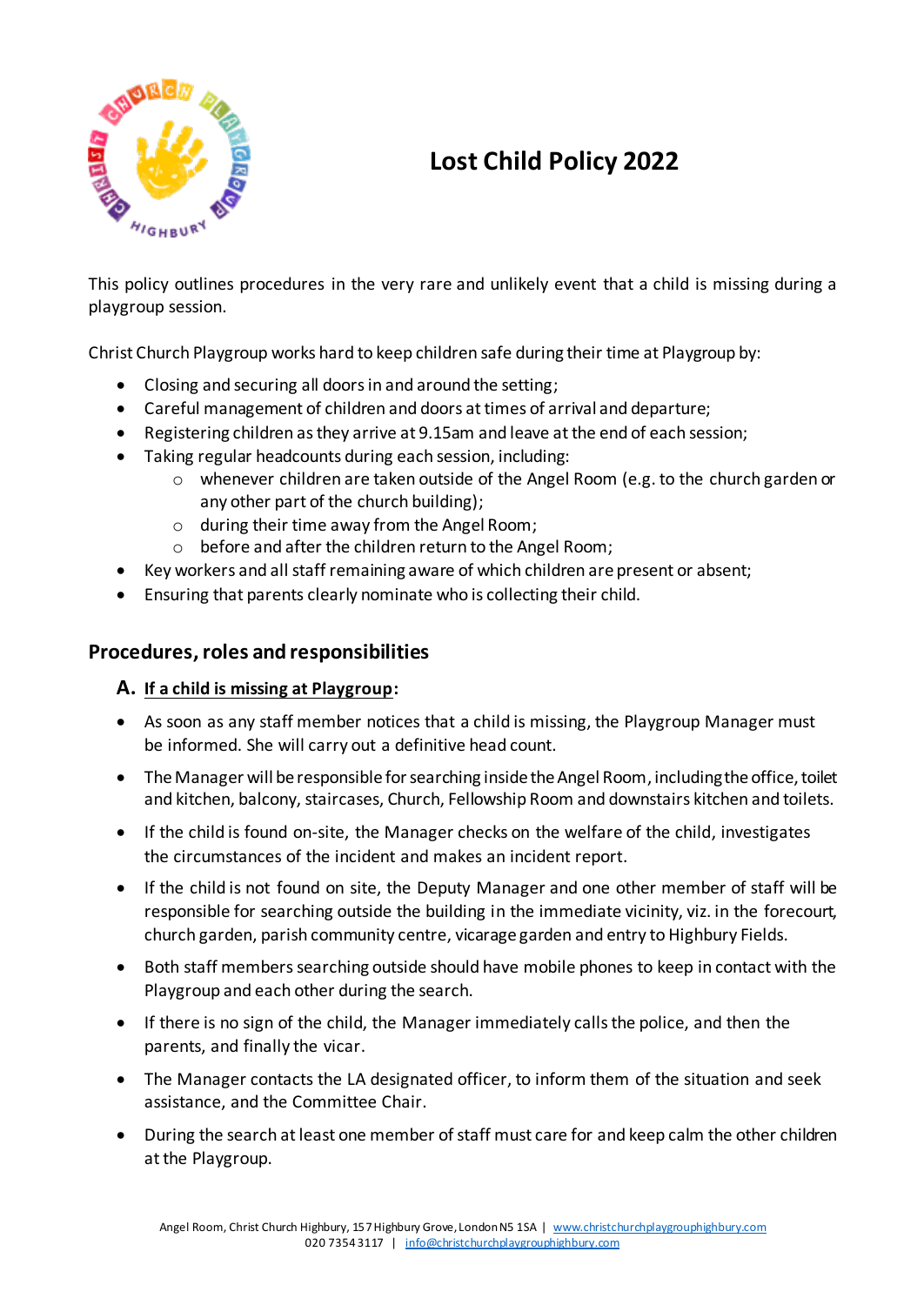#### **B. If a child is missing off-site (e.g. outing or walk)**

- As soon as it is noticed that a child is missing, the Manager (or senior staff present) carries out a headcount.
- At least one member of staff searches the immediate vicinity; at least one member of staff remains with all the other children together and keeps them calm.
- If the child is not found, the Manager or senior staff calls the police. If the Manager is not present, the senior staff calls the Manager who then informs the parents.
- The Manager (or if she is not present, the senior staff member) should remain at the site where the child went missing and wait for the police.
- Other members of staff return the children to the setting as soon as possible, if it is safe and practical to do so.
- The Manager contacts the LA designated officer, who should attend the setting, and Chair.
- If the Playgroup is at an organized event/museum/theme park, then the organising authorities should also be informed.

#### **C. Recording and reporting**

- Any incident of a missing child must be carefully and accurately recorded and reported. The Manager/DSL must initially complete and circulate a confidential incident report form to the LA officer on the same day that the incident occurred.
	- o The report will detail the following:
		- The date and time of the incident
		- Which staff/ children were in the group/outing;
		- When the child was last seen in the group/outing
		- What then took place in the group/outing
		- The time it is estimated that the child went missing.
- The Manager, *together with one other member of staff and/or the LA officer*, will speak to the parents about the incident, and will continue to keep them appraised of further investigations.
- A record must be kept of all discussions with staff and parents.
- The Manager must carry out a full investigation into the circumstances of the child going missing and being found, in conjunction with the LA officer.
	- o Each member of staff present during the incident will write a full report using a Safeguarding incident reporting form, which is filed in the child's file.
- A conclusion is drawn as to how the breach of security happened.
- Ofsted must be informed as soon as possible (and at least within 14 days).
- Staff must be told not to discuss any missing child incident with the press.